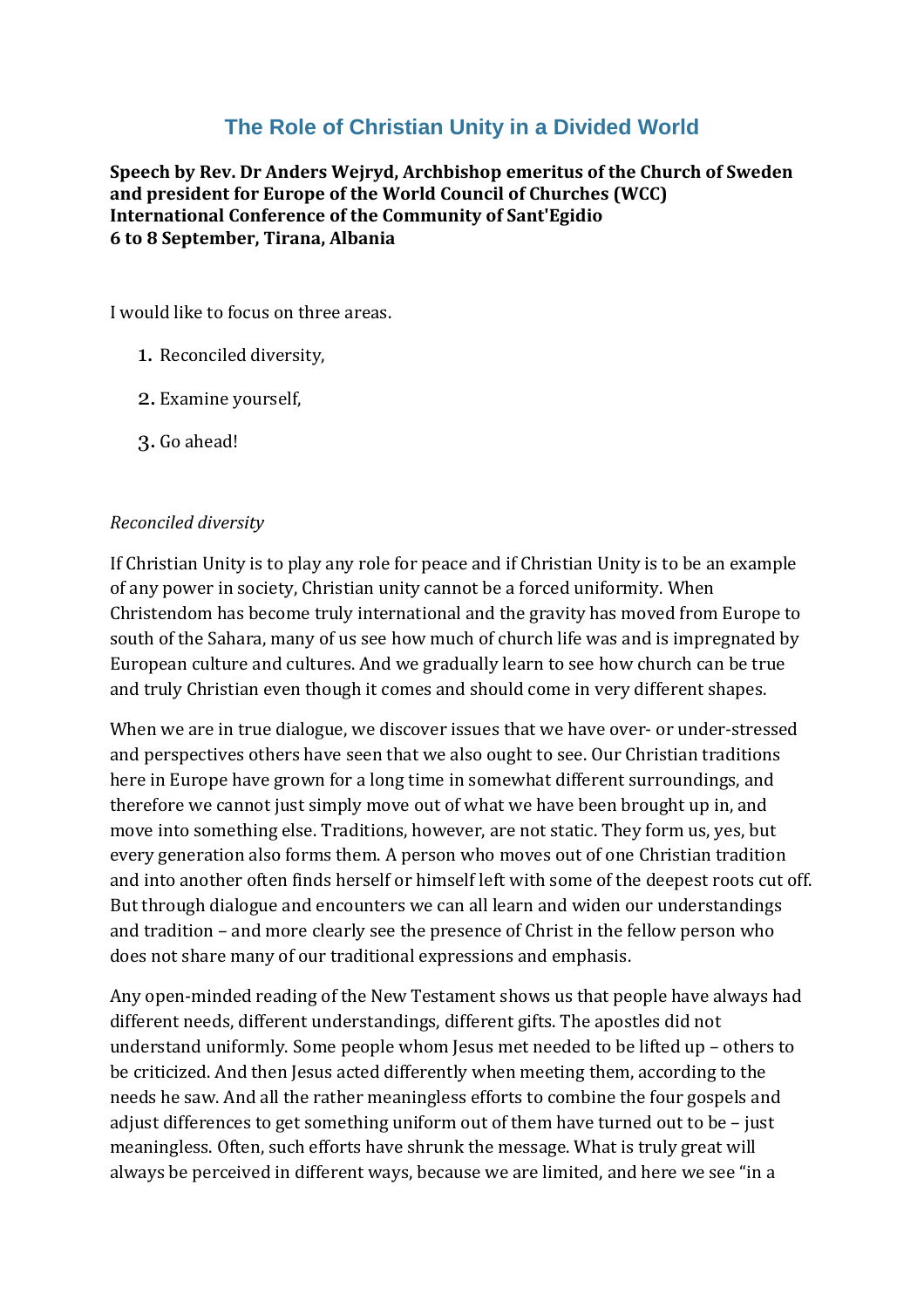mirror, dimly, but then we will see face to face". Therefore we cannot do without all the four gospels – and we are helped also by those gospels which never became canonical, as we reflect on why they were not accepted. What is truly great has to be represented in manifold ways. It will never reach us so well, deep down, in condensed versions.

Christians who have come to understandings like this find it easier to really meet persons with different political understandings and of different or no religious faiths. They know that uniformity cannot be the true Truth, because the Truth is always greater than what can be represented here on earth.

As Christians, we have realized that the three persons in the one Godhead are both one and different: The Creator and Upholder of all, regardless of faith; The Saviour who changes the world and future for everyone and everything, but especially for those who have found him; and the Holy Spirit, God's continuous and ubiquitous presence. They are different, yet still one. What keeps the Trinity together, the inner power, is Love.

What ought to unify all Christians is that God is God, God is greater, God is love. Then everything that is thought and done by us humans is under God. Life is not only what we achieve or receive from others but what God is constantly giving us through the Spirit. To discover this underlying structure of giving and love unifies Christians and unifies a divided world. Our examples can also help people who do not want to say "God" to keep their wonderment alive and to be humble before Life itself.

If we as Christians can live out our love to our own traditions, and respect and be interested in other Christian traditions, I believe Christian reconciled diversity will become an important asset for a divided and multi-polar world.

That was my first point. Then the second:

## *Examine yourself*

Religions are dangerous: Christianity, too. It is easy to mistake one's own desires for God's. God has been used all through history as the amplifier of human will. And God is still used in that way.

Religious institutions too have been playing that game, at least in my tradition. Other traditions have to answer for themselves. There have always been self-interests involved in religion, personal interests and institutional interests. Anyone or anything who claims power over our eternal destiny can acquire an immense power over people in this life, here and now.

If Christian Unity is to be a positive power in a divided world, it must be a unity that is constantly examined in prayer and meditation, related to Word and Sacraments, personally but not only individually. The Spirit always needs others to reach us! The Church is not outdated! If Christian Unity is not a spiritual thing, but mainly organization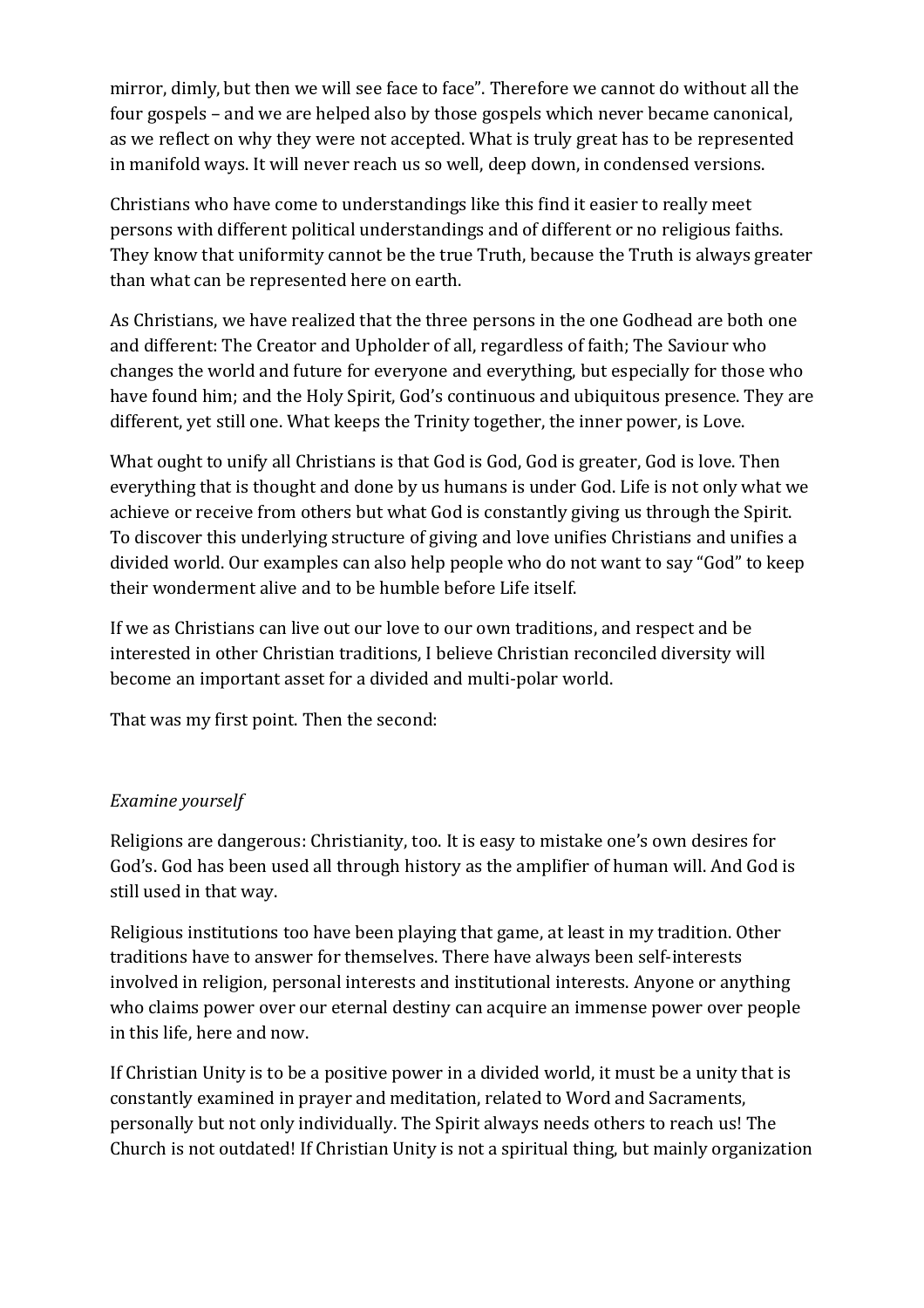and manifestation, we betray the Lord of Unity and have nothing more to offer our secular societies than what they already know.

When we have a relation to the deepest source of life itself, God, through Jesus Christ and the Spirit, we relate to someone whom we don't want to disappoint. We constantly do, I assume, but humans who love each other always expect very much from each other and can also forgive each other. How much more so, in our relationship with God! A divided society will never heal if societal life is only transactions and interface. It also has to be love and genuine interest in the other, an understanding of interdependence and belonging together. Christian Unity can be an example of that.

It is dangerous to see and admit one's shortcomings, we often think, and therefore we avoid examining ourselves. But if God is there, there is always more grace, more growth and more faith in us, than we ever believed. Faith is a factor for peace – if we dare examine ourselves and do not simply put burdens on others.

## Then my third point: *Go ahead!*

Religions may be used for self-interest, as I said, but all religions basically are serving life, though some may stress the spiritual side more and others the material side. There are strong traits of sustainability, stewardship and recognition that these interests go beyond one's own group in all major religions. Not only my people. Not only now.

Christian churches are well organized. They normally have their structures built alongside the states. Churches have representatives who have to be accountable. Churches have access to science, natural science and humanities, and to politicians. Christian churches, with all these assets, have to use them in cooperation with other religions for the interests they share.

Peace is one of those, indeed not a minor issue. So is climate, being an enormous factor affecting life and death, war and peace. Another is the right of every human to life - if we think that the right to life is the same for all humankind, regardless of religion.

When borders are closed in Europe in order to preserve Christian values, the most central Christian values are denied. Let us never forget that. Churches have to be clear advocating for the right to asylum, peace, life, freedom of religion and belief - all of which means human rights. As religious people, we know that the real values of life are not what we own and not what exists just now.

With our conviction, resources and, to a greater or lesser extent, credibility, we have to act and speak clearly - not fearing to cooperate with people of other faiths or no faith if they are of good will, wanting to act and live for life!

*Reconciled diversity*